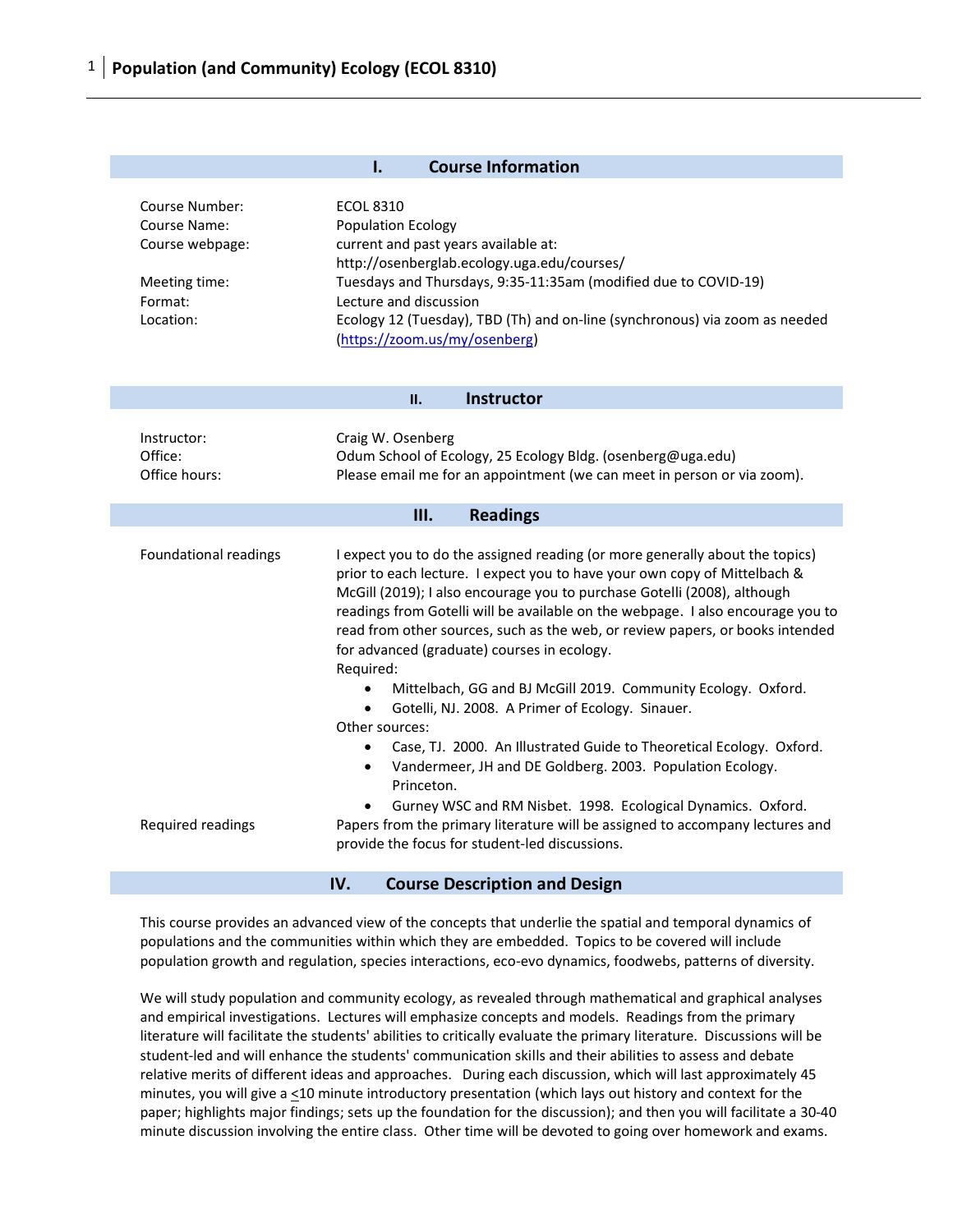## **V. Pre-requisites and Co-requisites**

All participants are expected to have had an undergraduate course in ecology. The course targets graduate students with focal interests in ecology who are in their first or second year of graduate work at UGA; advanced undergraduates also are welcome to enroll (through a directed reading).

### **VI. Course Overview and Schedule**

Lecture topics for this course are listed below. The course syllabus is a general plan for the course; deviations will be necessary and will be announced. A more detailed schedule with assigned readings will also be made available on the course webpage and updated over the course of the semester.

| Week           | Lecture Topics (very rough)                                                                |
|----------------|--------------------------------------------------------------------------------------------|
| $\mathbf{1}$   | Introduction to population growth and population regulation                                |
| $\overline{2}$ | Effects of demographic and environmental variation; structured-population dynamics         |
| 3              | Structured-population dynamics (continued)                                                 |
| 4              | Metapopulations and spatial patterns                                                       |
| 5              | Foraging theory; habitat selection; ideal free distributions; cryptic density-dependence   |
| 6              | Evolutionary dynamics                                                                      |
| $\overline{7}$ | Competition and R*                                                                         |
| 8              | Exam and debrief (exact date TBD)                                                          |
| 9              | Predator-prey dynamics                                                                     |
| 10             | Coexistence mechanisms                                                                     |
| 11             | Disease ecology                                                                            |
| 12             | Indirect effects; trophic cascades; higher order interactions; trait-mediated interactions |
| 13             | Alternative stable states; tipping points                                                  |
| 14             | Drivers of biodiversity; biodiversity and ecosystem function                               |
| 15             | Communities in space; metabolic theory                                                     |

### **VII. Expectations and Philosophy**

*My Responsibilities:* As the instructor of this course, I will endeavor to help you understand the fundamental concepts of population and community ecology. I will be prepared for each lecture and will address your concerns and questions regarding the subject matter, and course policies. You are also welcome to stop by my office, and if I do not have time at that moment, I will be happy to make an appointment with you during a more convenient time period. I also will respond to your emails promptly (within 24 hrs). I will have read the papers for our discussions, and I will have prepared my own ideas about issues that I think are important to bring up during discussion (if needed). I will respect your opinions, and when I disagree with your interpretations, I will explain why. I will listen, and I will encourage everyone in the class to participate in discussion. I will welcome your questions during my lectures.

*Your Responsibilities:* Be prepared for class -- this means that you will have read all required material as well as the specific readings for the discussions. I'm hopeful that you also will investigate issues beyond the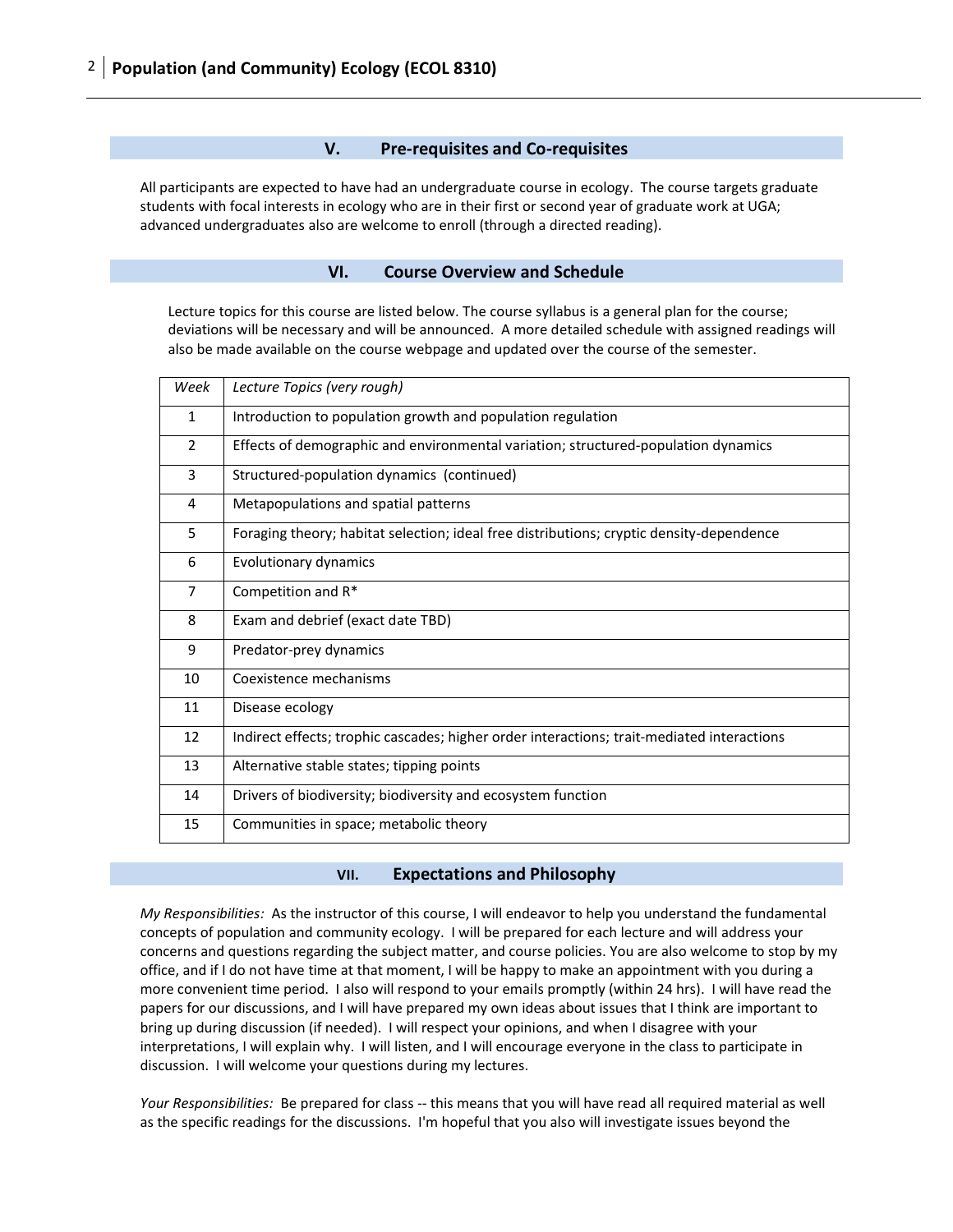required readings. As you read, you will think about the material in a deep way; you will challenge yourself; when you don't understand, you will seek input from your peers prior to class and be prepared to share your insights during class. I expect you to discuss these issues outside of class and bring your revised ideas to class. You will thoughtfully participate in class discussions. You will challenge others when you disagree, but you will do this in a respectful manner. When others challenge you, you will take the opportunity to explain your ideas more fully, without taking the challenge as a personal attack. When you are responsible for leading a discussion section, you will have read widely, thought carefully, and prepared sufficiently to facilitate an interesting exchange of ideas. You will encourage others to participate. If you are not leading the discussion, you will do the readings, you will have thought deeply about the material and you will have prepared some interesting ideas (questions, interpretations, implications) that can help with the analysis and discussion of the paper. Bottomline: you will have fun, you will be engaged, and you will be curious.

#### **VIII. Assessments and Grading**

### **A. Grading:**

You will be evaluated on four activities:

- 1. *Homework:* I will be giving homework assignments throughout the semester. These are intended to: a) give you practice with some basic tools and concepts; and b) give you a chance to evaluate how well you understand the material. I expect to assign about 10 homeworks. Each homework will be given a discrete score (0, 1, 2, 3), based in large part on completeness. You will not get individual feedback on your homework; instead, we will go over homework in class to assure that everyone understands the material. All homework combined will contribute 30% of your total score.
- 2. *Exams:* There will be three exams (each one will last ~50 minutes). I am not keen on exams, but because this course is required by OSE, some form of objective assessment is needed. The exams will each cover material presented in lectures, from the readings and discussion, and from the homework. Each exam will contribute 12% of your total score (a total of 36%).
- 3. *Class participation*. This is essential. I expect everyone to contribute to discussions on a daily basis. Each week, I will assign you a score (0, 1, 2, 3) based on the quality of your contributions. If you sit quietly and don't participate, you'll get a low score. If you talk too much and spout meaningless banter, you'll also get a low score. The highest score will be given to students who are engaged, provide others the opportunity to participate, and offer thoughtful contributions. Please note that "thoughtful contributions" do not require that you "know" the concepts; only that you are thinking and working through ideas in a thoughtful way. 19% of total score.
- 4. *Discussions*. Each student will lead (or co-lead) several discussions. You will be given a score (0, 1, 2, 3) based upon the quality of your presentation and the way in which you guide the subsequent discussion. Note -- this counts more than an exam; take this preparation seriously. 15% of total score.

Excused absences for class participation will have missing dates replaced with the mean from the other dates; missed exams will be taken before or immediately after your absence; homework will be turned in before or immediately after your absence; discussion assignments will be re-assigned to accommodate your absence. Your final grade will be based on a final score, based upon the above four components, relative to the highest score in the class (i.e., "X"):

> A: >93% of X A-: >90% of X B+: >87% of X B:  $\geq 83\%$  of X B-: >80% of X C+: >77% of X C:  $\geq$ 73% of X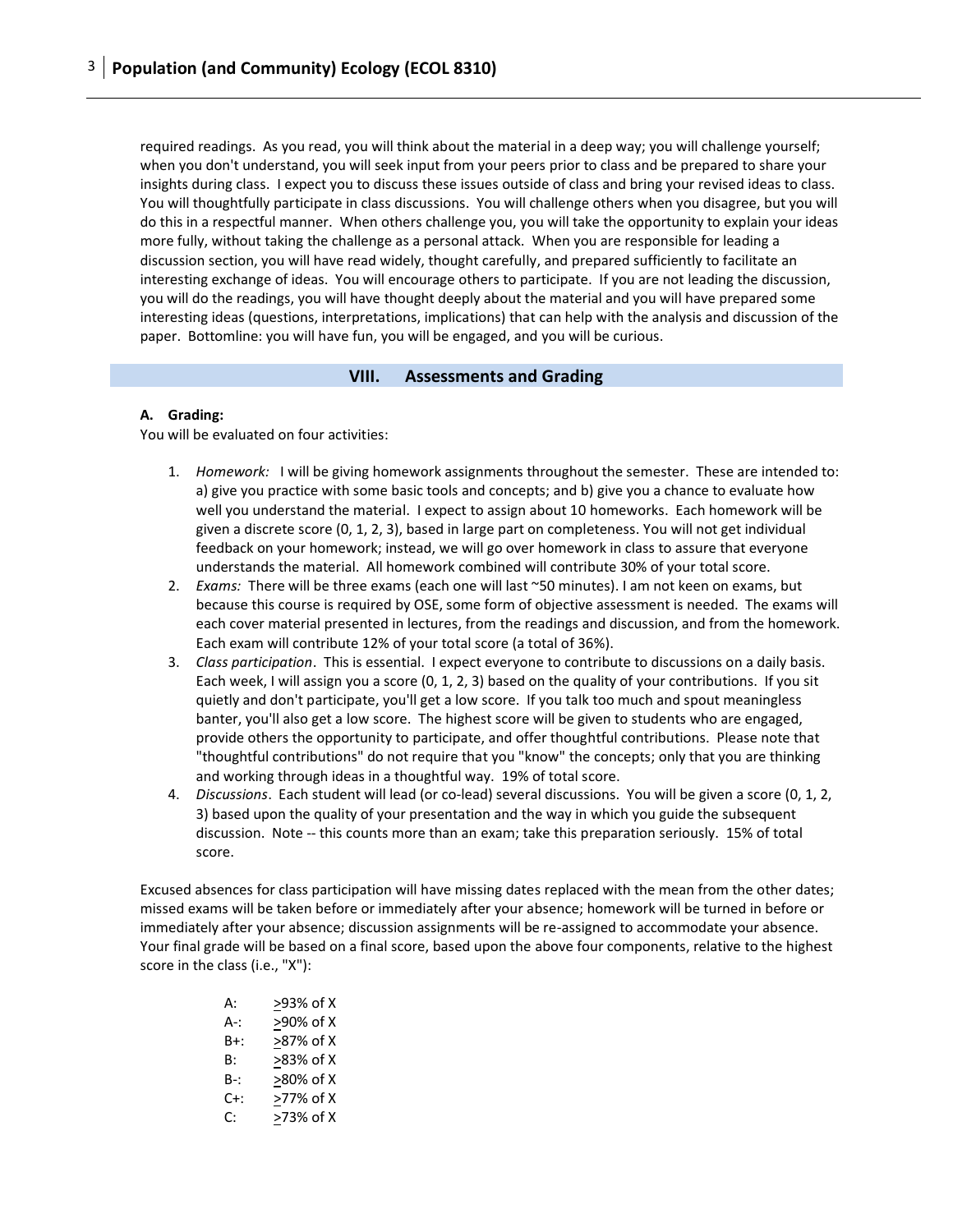| $C-$ | >70% of X                        |
|------|----------------------------------|
|      | $\cdots$<br>$\sim$ $\sim$ $\sim$ |

- D:  $>60\%$  of X
- F: <60% of X

## **IX. Email Communication**

All email correspondence to me should be sent to my uga email (osenberg@uga.edu). Phone calls may not be answered.

## **X. Attendance**

Students are expected to attend all classes. If you miss class due to illness, please let me know as soon as possible. If you have to attend a conference, then you should let me know at the start of the term or several weeks prior to the absence. If you miss a class, you are still expected to have done the readings for the day, to have obtained notes from another one of the students, and to have completed the homework.

# **XI. Conduct in Class**

Please be courteous and do not talk privately during lecture. All discussion should engage the entire class. Silence your cell phones prior to class. You can take notes on your laptops or tablets and use them to view pdfs of the readings. But (obviously) do not check email, scan Facebook, text your buddy, etc. Your attention should be focused on the class material and the person speaking.

## **XII. Academic Honesty and the Honor Code**

I expect all students to adhere to (and to have read) the University's *[A Culture Honesty](https://ovpi.uga.edu/academic-honesty)*. I expect that each student "will be academically honest in all of [her/his] academic work and will not tolerate academic dishonesty of others".

I encourage you to work with other students in the class, to share your ideas freely, to work together through homework assignments, and to collaborate when jointly leading discussions or giving class presentations. However, I expect all graded work that is submitted to be reflect your work. Any contribution from another individual must be credited (e.g., include an acknowledgement section that says "I thank Joe Y and Gabriela Z for their helpful comments about phase-planes, Khalil M for help with coding, and Suzanne B for providing helpful insights as we collaborated on homework problem 2".

# **XIII. Accommodations for Students with Disabilities and due to COVID-19**

Students who will require a classroom accommodation for a disability must contact the [Disability Resource](https://drc.uga.edu/)  [Center](https://drc.uga.edu/) and inform the instructor of any special accommodations that are required.

The pandemic has required a variety of changes in the course:

- Course time is shifted from 9:30-11:30 to 9:35-11:35am
- I expect you to have been vaccinated (unless you have an underlying medical condition that precludes the vaccine). If you haven't yet been vaccinated, then I expect you to wear a mask until you receive a vaccine.
- I encourage everyone in the classroom to wear masks.
- I am happy to meet with you F2F outdoors for office hours or via zoom, but anticipate that most oneon-one meetings will be in my office.
- If you are sick, or have been exposed to someone who has tested positive for COVID-19, please stay